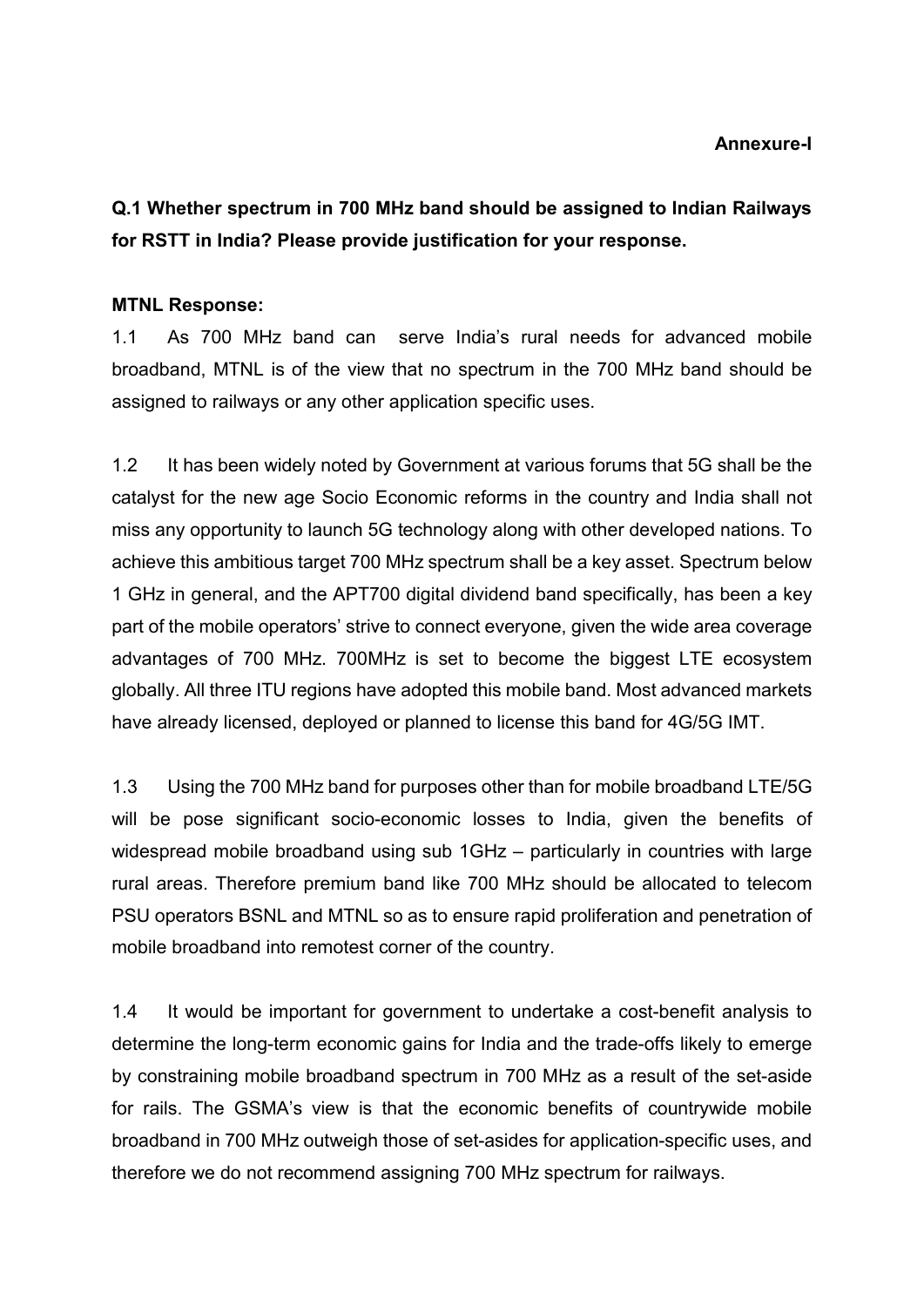## Q.2 In case your answer to Q1 is in affirmative, how much spectrum should be assigned to Indian Railways?

#### MTNL Response:

2.1 No spectrum should be assigned to railways in the 700 MHz band.

Q.3 In case your answer to Q1 is negative, i) what are the other bands (including 450-470 MHz) in which spectrum can be assigned for RSTT, ii) how much spectrum should be assigned to Indian Railways?

#### MTNL Response:

3.1 Other bands are available for use by rails and should be considered in first instance in order to avoid undue costs, technical complexities and missed economic opportunities (i.e. 150, 300, 400, 450-470 MHz). Indian Rails would benefit from undertaking a cost-benefit comparative analysis amongst these options, especially if the concern of the proposals by Rails is to put spectrum to use by railways for the purpose of public safety. Public safety applications for rails should avoid planning operational robustness based on the effectiveness of interference mitigation between rails and other spectrum users. As explained in point two above, Indian Rails will require coordinating its networks with commercial mobile broadband to achieve interference mitigation, which is not an effective platform to begin planning a public safety use.

3.2 The band 450-470 MHz should be considered for RSTT. Also, the recent AWG report shows the band 150MHz, 300MHz and 400MHz have been widely used for RSTT in Asia Pacific countries.

3.3 Depending on implementation in India, the bands B26 and B27 in the 800MHz spectrum could also be considered for railways, if PPDR is not implemented in these bands.

3.4 TRAI must consider the large investments required by operators to serve the public with mobile infrastructure and the investment-intensive nature of wide area rural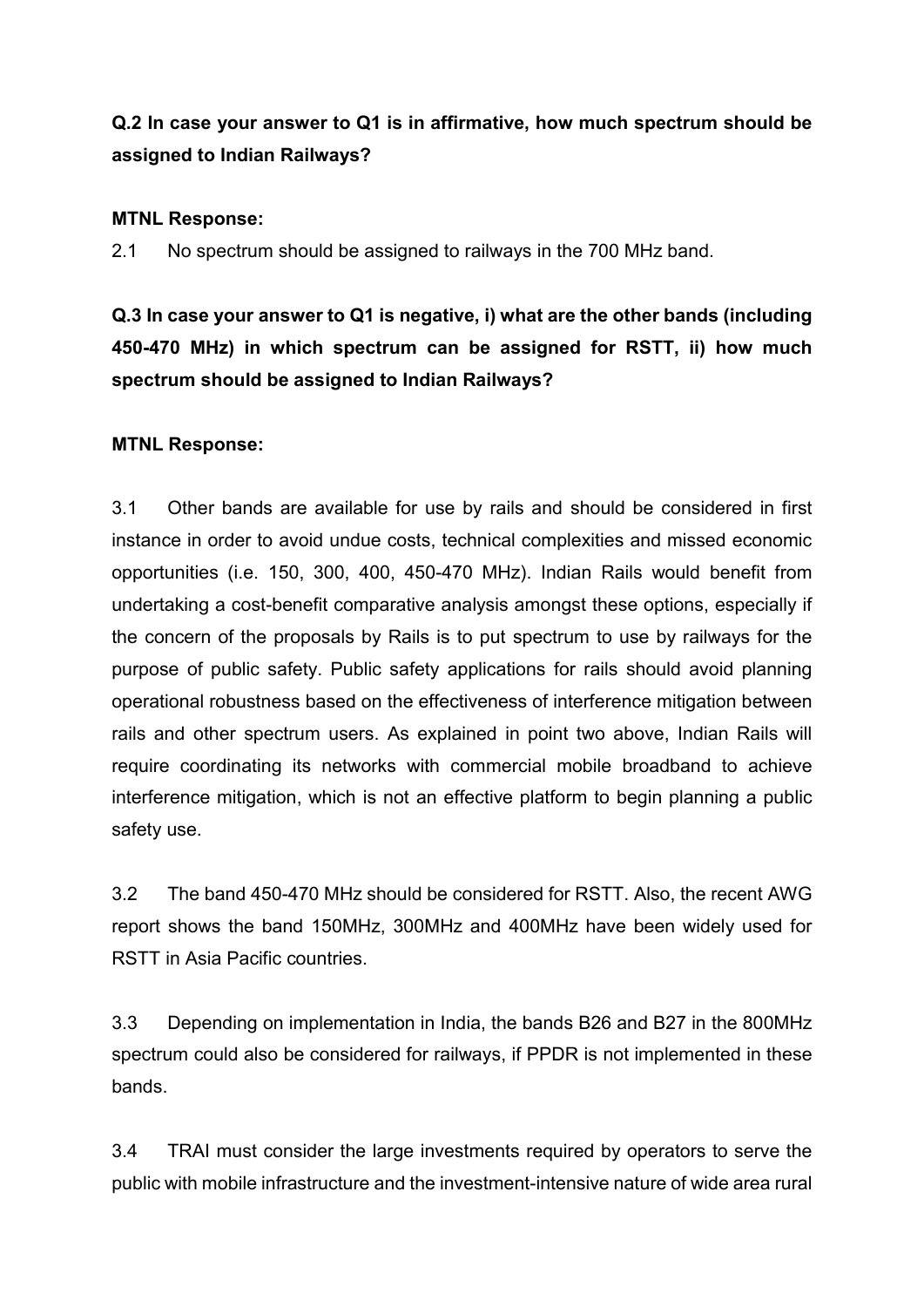broadband – constraining the availability of spectrum in 700 MHz is likely to undermine this vision.

# Q.4 In case it is decided that spectrum in IMT bands which have already been earmarked for mobile services, be assigned to Indian Railways for RSTT in India, what should be the methodology (including price) of allotment of spectrum?

## MTNL Response:

4.1 Any spectrum allocation meant for larger public good should be done by Government administratively so as to maximize the benefits, therefore if at all it is decided that spectrum in IMT bands which have already been earmarked for mobile services, be assigned to Indian Railways for RSTT in India, then allotment should be done free of cost and administratively. The same approach needs to be applied while allocating spectrum to public sector undertakings.

4.2 Moreover, mixing LTE/5G use with RSTT use in the 700 MHz band is likely to require interference mitigation to coordinate the two systems along the path of railways – this is likely to result in unpredictable costs. Any ongoing risk of interference or need for pre-emptive interference mitigation measures will have an impact also on the price of IMT spectrum in 700 MHz.

4.3 Any costs arising from spectrum management and interference mitigation mechanisms between railways and LTE/5G networks should not be passed on to mobile operators.

Q.5 In case it is decided to assign spectrum in other spectrum bands (including 450-470 MHz band), what should be the methodology (including price) of allotment of spectrum?

#### MTNL Response:

As per our response above in paragraph 4.1

Q.6 Do you foresee any challenges, if IR makes internet services available on board i.e. within the train using spectrum allocated for signaling purpose?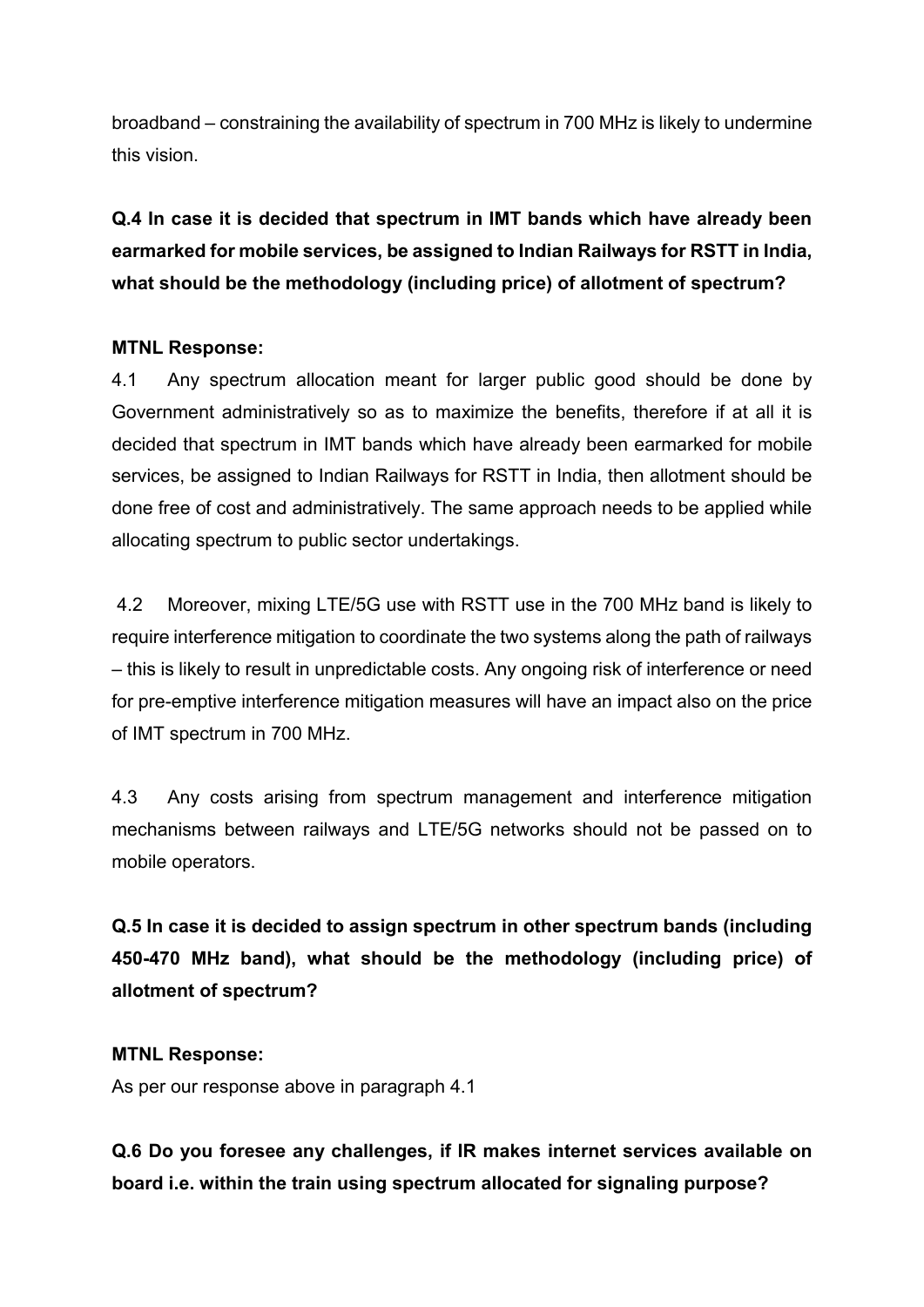#### MTNL Response:

6.1 Railway should facilitate the process to collaborate with Telecom PSU Operator BSNL and MTNL to deploy their own infrastructure to provide high-quality internet services. This will reduce the requirement of spectrum for railways, reduce the causes of interference and better specialist services could be offered to public by and large.

6.2 License exempt solutions like Wi-Fi should be considered for providing internet services, or the railway company should facilitate the process to allow mobile operators to deploy their own infrastructure to provide high-quality internet services

Q.7 Whether the requirement of IR for RSTT can be fulfilled using the following alternate methods: i) Alternate method suggested in para 4.47, wherein a TSP could build, deploy and maintain LTE-R network for IR; while the control, use and operation of the LTE-R network may be with IR.

## OR

ii) Alternate method suggested in para 4.48, wherein there could be a common integrated network (with common spectrum) for Public Safety i.e. Public Protection and Disaster Relief (PPDR) and Railways, using PS-LTE and LTE-R technology respectively.

#### OR

iii) Any other method as may be suggested by the stakeholders. (Please provide detailed response with justifications and required enabling provisions.)

#### MTNL Response:

7.1 Telecom PSU Operator BSNL and MTNL have played key role in introduction of latest technologies and making them available to common people at most affordable prices, which made significant impact in overall digital transformation of Society by and large. Without having considered business viability, these PSUs have extended